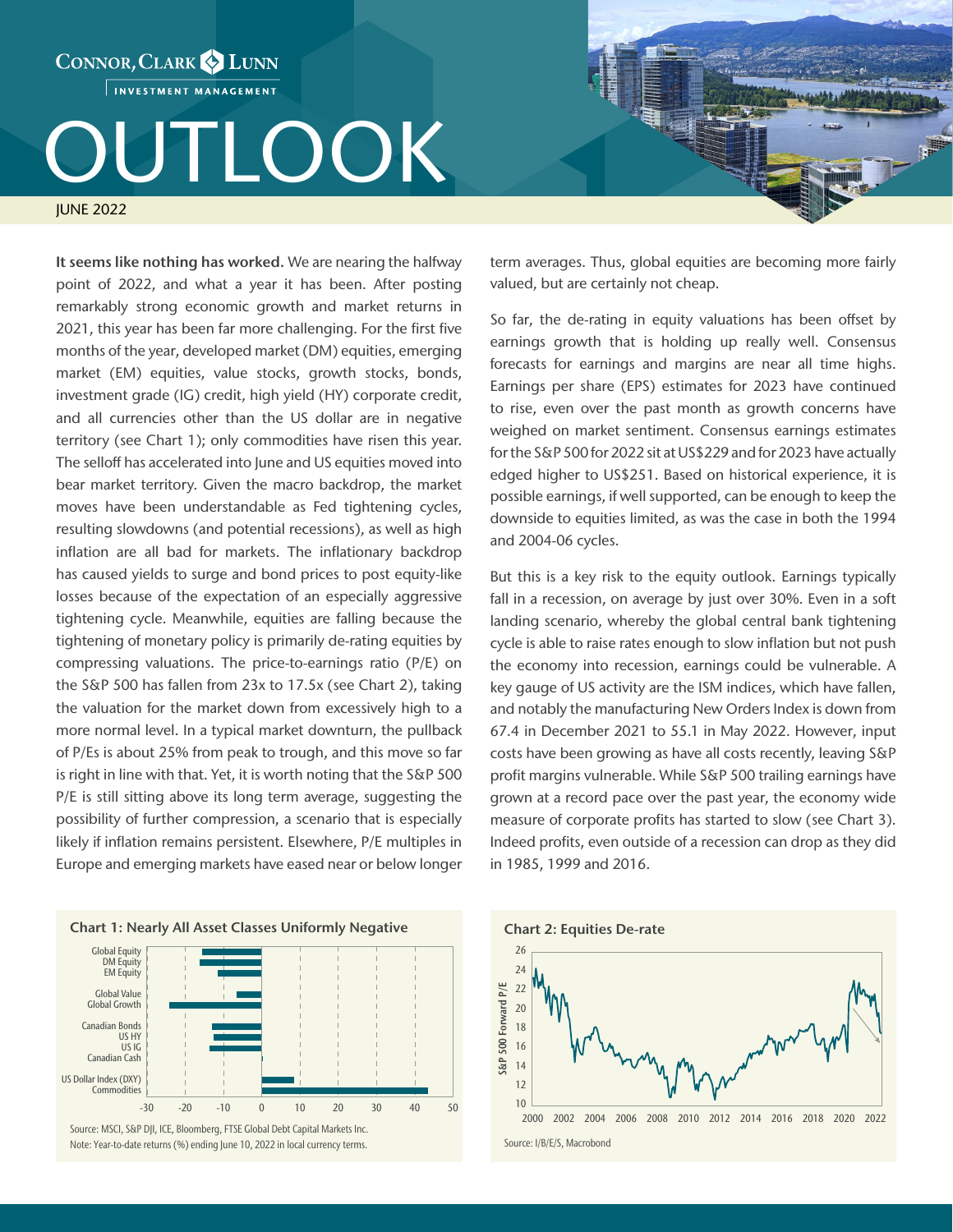Today, markets are not pricing in a recession. In addition to resilient earnings forecasts, it is notable the yield curve did not stay inverted after a brief period of inversion in early April. Even as short-term rates are pricing in a rapid pace of tightening, they have not sustainably exceeded long term rates. Moreover, both investment grade and high yield bond spreads have moved just modestly wider, implying default fears are well contained. Similarly, equity indices have dropped, but the move has been rather orderly with the VIX index below prior crisis levels. Finally, cyclical stocks versus defensive stocks have underperformed, but not yet suggesting a recession (see Chart 4). We would agree, but do see increasing risks ahead.

## CAPITAL MARKETS

While the year-to-date returns have been poor across the board (outside of commodities), May marked the first month this year where we saw some glimmer of short term stabilization. A number of risk assets ended the month without posting another material decline, notably the returns on the main US equity indices and Treasuries were generally flat (though markets have resumed their sell off in the first weeks of June). The reprieve in May came as investor focus shifted slightly, with the main narrative moving from high inflation risks to downside growth risks. The mid-month Fed hike was accompanied by Fed Chair Powell pushing back against market expectations of a 75 bps rate hike and this coupled with marginal easing of COVID restrictions in China helped to buoy overall sentiment. This meant that weak economic releases were treated positively by markets – and vice versa – as weak data fueled growth concerns, implying a less aggressive pace of monetary tightening. For the first time in 10 months, the Fed Funds Eurodollar futures implied rate for the end of the year actually downgraded expectations for rate hikes, falling 13.5 bps to 3.10%. As a result, US Treasury markets were flat overall. The US 10-year yield surged early in May and reversed course to close the month down about 4 bps at 2.9%,



with a similar pattern seen in Canada. Corporate and provincial bond spreads also widened initially but later retraced that move alongside a broader risk rally. This left the FTSE Canada Universe Bond Index declining a modest 0.07% in the month. Equities also closed the month with subdued returns. The S&P500 and Dow Jones were up 0.2% and 0.3%, respectively, while the Nasdaq posted a 1.5% decline. The MSCI ACWI Index fell 0.2% in local currency terms, and the S&P/TSX Composite edged higher by 0.1%. These modest moves were due to a late-month risk asset rally that held hope for a more moderate global tightening cycle.

## PORTFOLIO STRATEGY

The market shifted its focus from inflation to growth with investors hoping that policymakers would take a more gradual approach to tightening policy. This stabilization, though, is likely a temporary phenomenon. Early June has seen risk assets resume their decline, supporting this thesis. While the risk of recession is still clearly present, so is elevated inflation. The annual change in consumer prices topped 8% this month in Europe (the highest since the formation of the common currency) and the US, while Canada's CPI exceeded 7%. Ever higher energy prices remain a material concern – the biggest gains in all asset prices were in oil. Brent crude surged 12.3% in May, topping US\$120/bbl at the end of May, while WTI was up 9.5%. Thus, central banks continue to face strong pressure to hike rates and those same Fed Funds futures have surged in early June, prodded along in fact by hawkish Fed speakers, most notable Vice Chair Brainard and Governor Waller, who continue to suggest that sizeable rate hikes will persist. Policymakers view this current period as a short window within which to keep inflation expectations from running away, and they have a strong resolve to affect change. As a result, policymakers will continue on their tightening path. We continue to expect economic growth to slow, but for 2022 at least, the risk of recession is low.